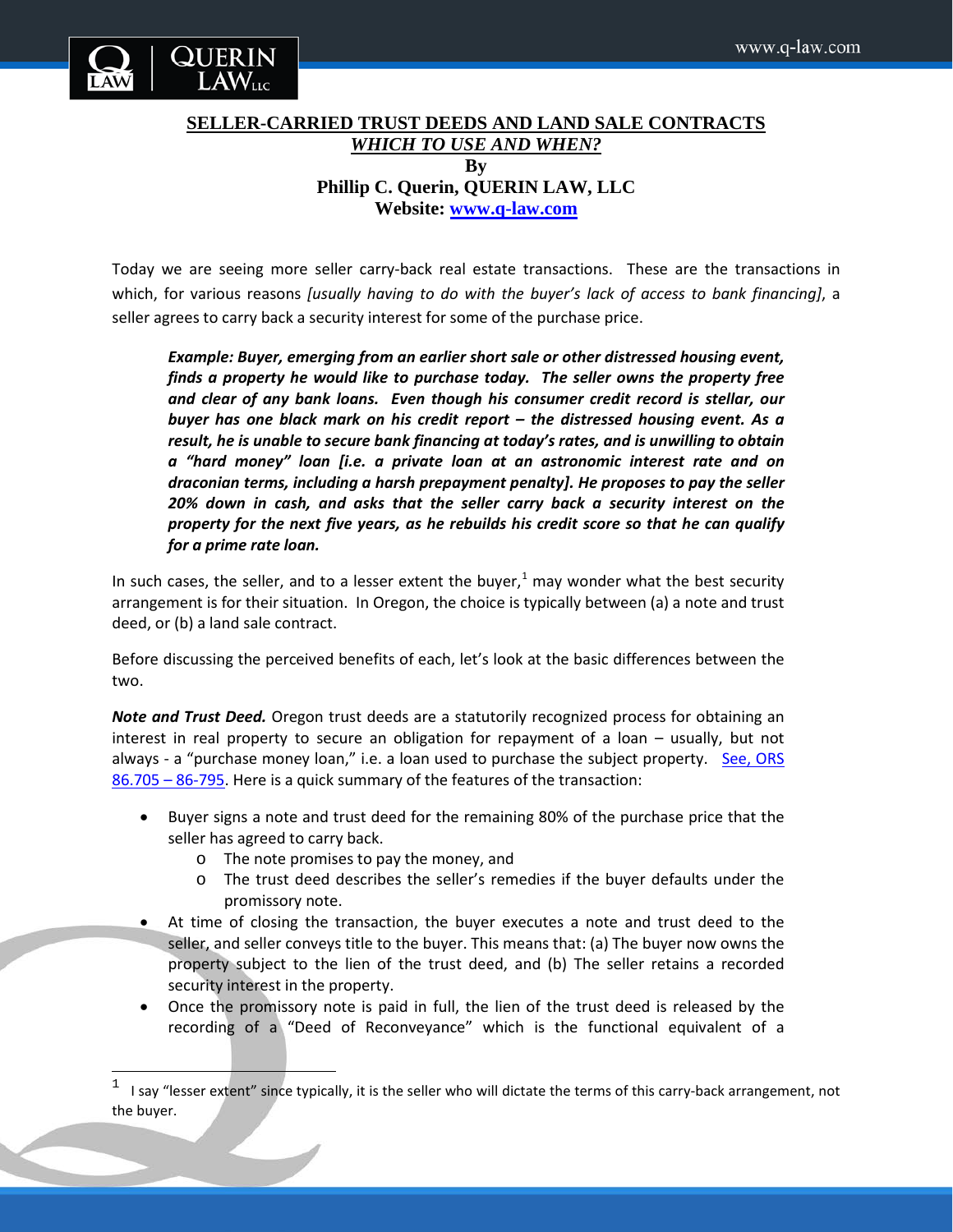

l

satisfaction of mortgage. The property is now free and clear of the lien of seller's trust deed.

Land Sale Contract. With the exception of certain remedies on default, land sale contracts are not a creature of statute. The rights and duties of the parties are governed by the Common Law, i.e. appellate case law that has developed as "precedent" over the years. If the parties agreed to use a land sale contract rather than a note and trust deed, $<sup>2</sup>$  $<sup>2</sup>$  $<sup>2</sup>$  here is how the transaction would</sup> look:

- Seller and buyer would sign a contract setting forth the buyer's repayment obligations and the seller's remedies in the event of default;
- Significantly, no deed is conveyed from seller to buyer. This means that the seller retains legal title, while the buyer has "equitable title." The latter designation really means that the buyer has virtually all of the rights of an owner, but cannot convey legal title during the life of the contract.
- Once the contract is paid off, the seller *[or escrow company if the seller pre-signed the deed]* will convey legal title to the buyer. Thereupon, the property is free and clear of the lien of the seller's contract.

*Pros and Cons.* The primary differences between using a trust deed versus a land sale contract relate to the remedies available on default.

- Note and Trust Deed. The seller's primary remedy upon a buyer's default is a statutory, non-judicial foreclosure. That is, the process does not include the filing of a lawsuit in court; it is conducted non-judicially by following the statutorily described process of mailing a notice to the buyer, and publication of the foreclosure sale date.<sup>[3](#page-1-1)</sup>
	- o Seller Advantage: It is relatively fast, i.e. 130 150 days;
	- o Seller Advantage: There is no right of redemption to the buyer, i.e. there is no statutory period after the sale for the buyer to "repurchase" the property – the seller gets possession of the property almost immediately after the sale;
	- o Buyer Advantage: There is no risk to the buyer of a "deficiency judgment" where he/she could be held liable if the seller's net sale proceeds were less than the debt due;
	- o Buyer Advantage: Up to five days before the date of the foreclosure sale, the buyer may "cure" the default, by paying the amount of the arrears, plus statutory costs and attorney fees. This reinstates the note and trust deed and the buyer resumes the repayment regime described in the promissory note.
- Land Sale Contract. Generally, the seller has a wide range of remedies which are enumerated in the contract. Most are not addressed in the Oregon statutes. The judicial remedies range from "strict foreclosure" where the seller forecloses and gets the property back, judicial foreclosure, where the seller foreclosures and a public sale is held, to specific performance, where the seller could actually sue to "force" the buyer to

<span id="page-1-0"></span><sup>2</sup> Don't be confused by the word "contract" here. Almost all agreements, including promissory notes and trust deeds, are "contracts" if they contain the necessary legal elements. But the term "land sale contract" is used specifically to designate a contract between a seller and buyer that secures a repayment obligation for the purchase price.

<span id="page-1-1"></span> $3$  Note: In certain cases, the seller could go to court to judicially foreclose the trust deed.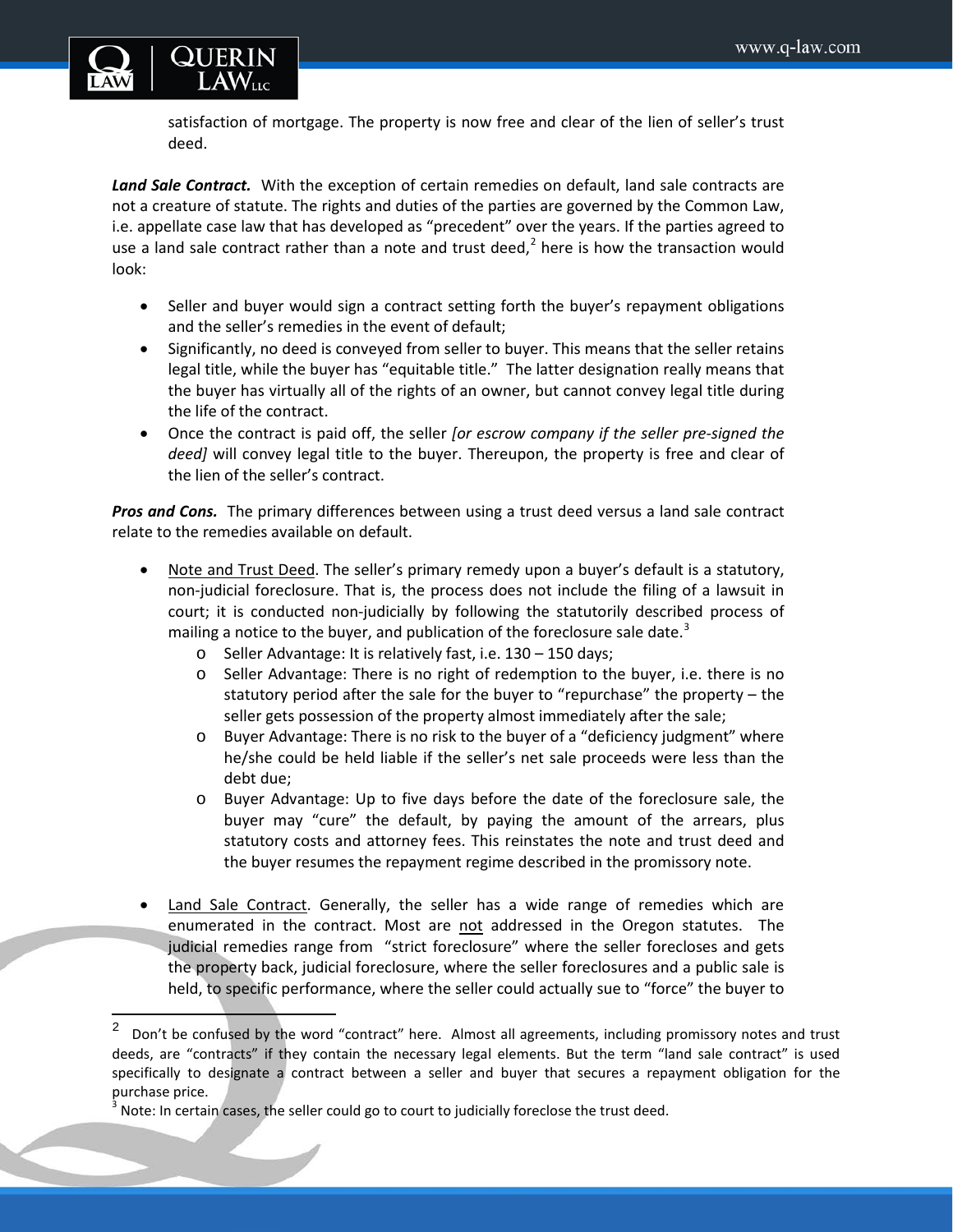

buy the property, and pay the proceeds due under the contract. There is one statutory remedy, "forfeiture" which permits the seller to non-judicially foreclose by following certain mailing procedures and recording an affidavit of forfeiture at the conclusion of the process. It is not totally dissimilar to the non-judicial foreclosure process for trust deeds in that is relatively quick and does not entail any deficiency liability to the buyer. See, ORS [93.505 –](http://www.oregonlaws.org/ors/93.905) 93.945.

- o Seller Advantage: Seller's range of remedies is broader i.e. he/she can decide at the time of default, what remedy to pursue. For example, if the property had markedly increased in value, statutory forfeiture might be appropriate; if it had dropped in value, judicial foreclosure with a deficiency judgment might be appropriate.
- o Seller Advantage: It is generally perceived that the more highly leveraged the transaction is, i.e. the lower the buyer's down payment, the more appropriate it is to use land sale contract. This is because the seller can act more swiftly, possibly with a larger "hammer" and not have to contend with a buyer who defaults, then cures, then defaults again. Upon default, the seller can accelerate the unpaid balance due under the contract, and immediately pursue foreclosure. If the buyer has no defense to the default, the seller can file in court and seek summary judgment and possibly recover the property back in a matter of months.
- o Buyer Advantage: The only real "advantage" that a buyer can and should try to secure if a land sale contract is used, is to soften the default provisions so they may not be triggered in a harsh and unexpected manner. The main protection is to require that before a default in payment may be declared, there be a fair period, e.g. ten days, which would only commence following the seller's issuance of a written notice to the buyer. Note, however, that even when a seller agrees to this, he or she may reserve the right to eliminate the written notice if the buyer goes into default more than once in any one 12-month period.

*Miscellaneous.* Listed below are some general observations about trust deeds and land sale contracts:

Note that the above discussion about seller carry-backs assumes the property is lien free, i.e. there is no bank loan in a first position, already on the property. If there is, and it is not going to be paid off, if the parties agree, they would have to do a "wrap" transaction, whereby the first lien would not be disturbed, and the seller's carry back, either by contract or trust deed, would be subordinate to the bank's first position lien. These transactions can be risky for reasons beyond the scope of this article. Suffice it to say, there are two important issues that must be addressed: (a) The seller and buyer must have an "allocation of risk" provision in the security instrument, identifying whether seller or buyer will assume the risk if the underlying lender accelerates the loan balance on account of the transaction; and (b) The buyer should insist upon some means of verification that the seller is paying all installments on time. This is sometimes accomplished through the use of a collection escrow, although that can slow down the seller's payment of the balance of funds to the seller.